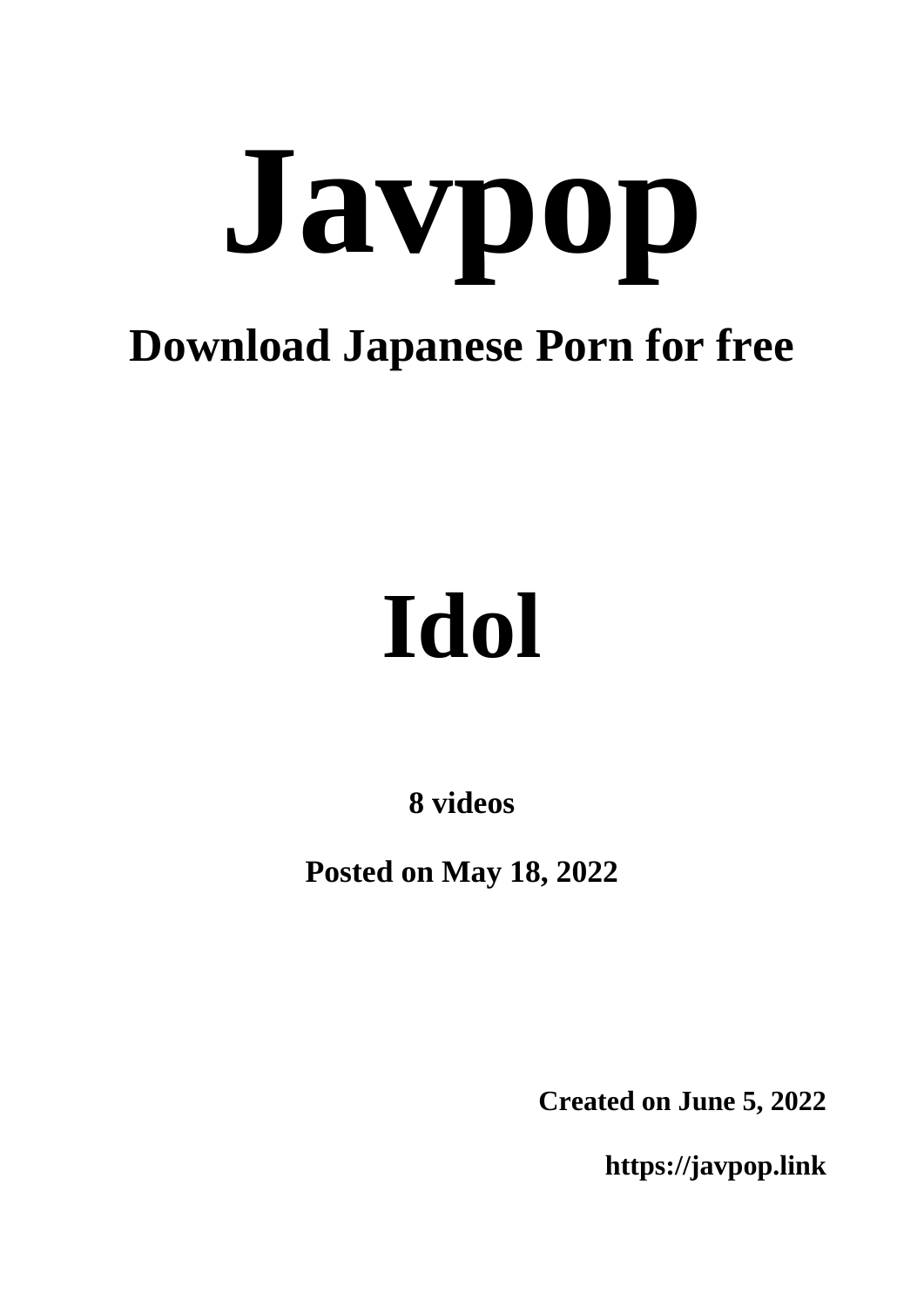# [6000Kbps FHD REBD-654 Takara You're my](https://javpop.link/6000kbps-fhd-rebd-654) treasure



**Category Posted on** 

**[Idol](https://javpop.link/category/idol) [May 18, 2022](https://javpop.link/2022/05/18)**

### **Rapidgator**

[FHD\\_6M-REBD-654.mp4](https://rapidgator.net/file/157f2164c2ce021fe7c24c179e561036/FHD_6M-REBD-654.mp4.html) (File size: 3.54G byte)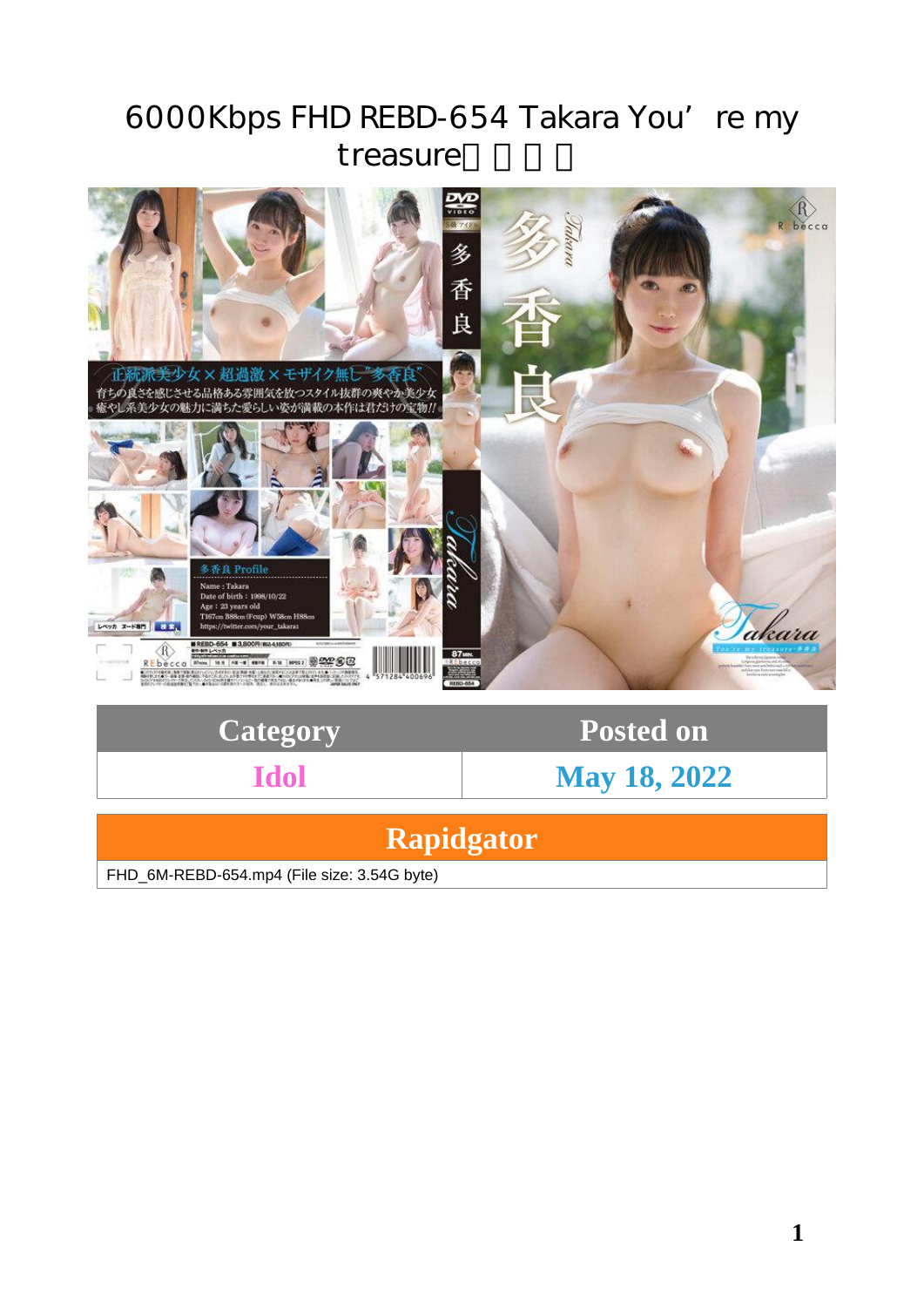# REBD-652 Mran



**[Idol](https://javpop.link/category/idol) [May 18, 2022](https://javpop.link/2022/05/18)**

### **Rapidgator**

[REBD-652.mp4](https://rapidgator.net/file/525b7ce7829fbc5bc41ec2f57f4f96d7/REBD-652.mp4.html) (File size: 635M byte)

[REBD-652.part1.rar](https://rapidgator.net/file/4ef1a06ccac696e363dfbc586c38daad/REBD-652.part1.rar.html) (File size: 500M byte)

[REBD-652.part2.rar](https://rapidgator.net/file/ff2b48fa18087d19ea4391b0475df964/REBD-652.part2.rar.html) (File size: 135M byte)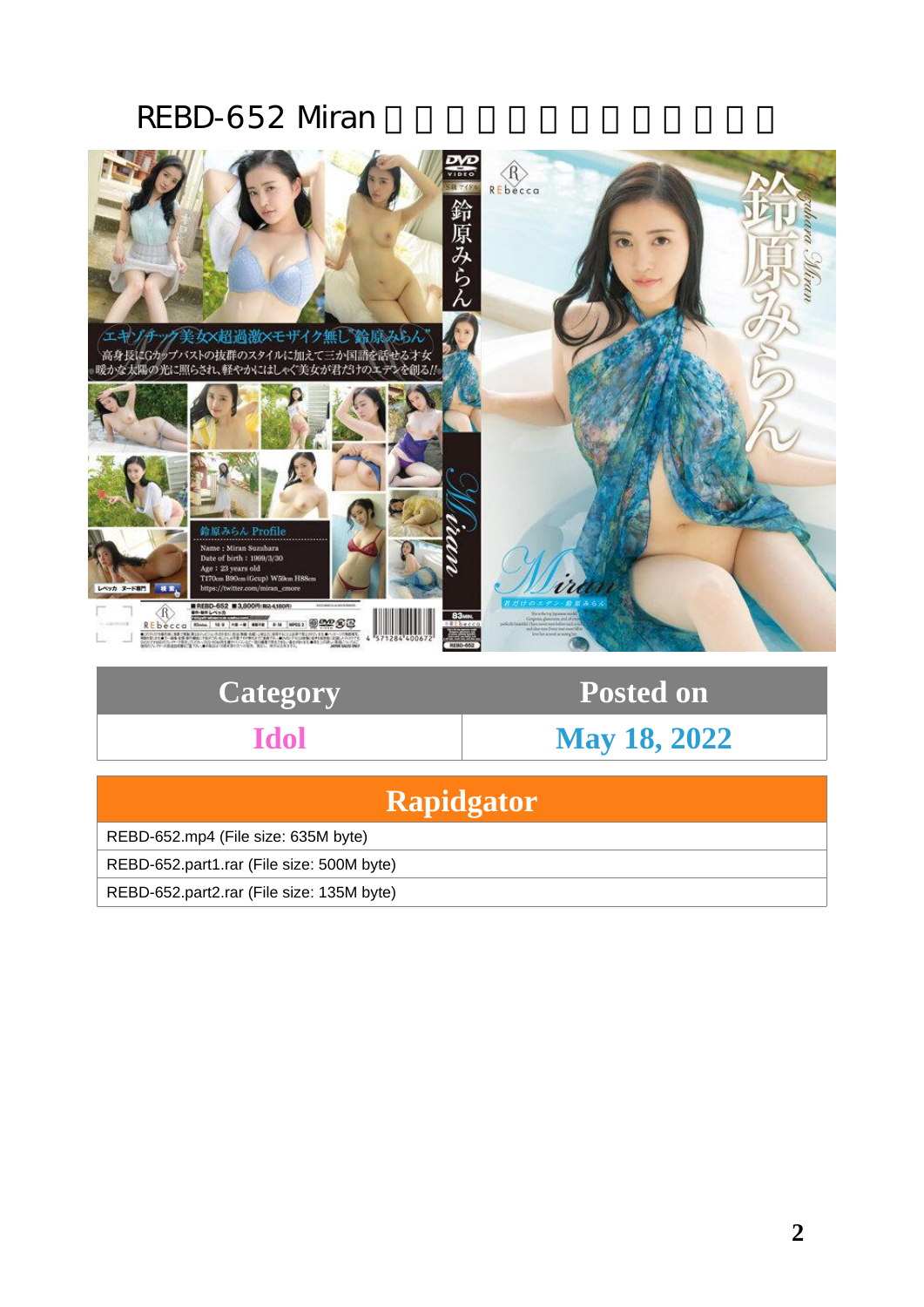# REBD-651 Yu Shining forever you



**[Idol](https://javpop.link/category/idol) [May 18, 2022](https://javpop.link/2022/05/18)**

### **Rapidgator**

[REBD-651.mp4](https://rapidgator.net/file/928085cccd45218afd70a34734d0a5bd/REBD-651.mp4.html) (File size: 783M byte)

[REBD-651.part1.rar](https://rapidgator.net/file/8f9640c10c440736d1c0923d850744bf/REBD-651.part1.rar.html) (File size: 500M byte)

[REBD-651.part2.rar](https://rapidgator.net/file/6e2c4b87153c513efbe1a618ffab1a3d/REBD-651.part2.rar.html) (File size: 283M byte)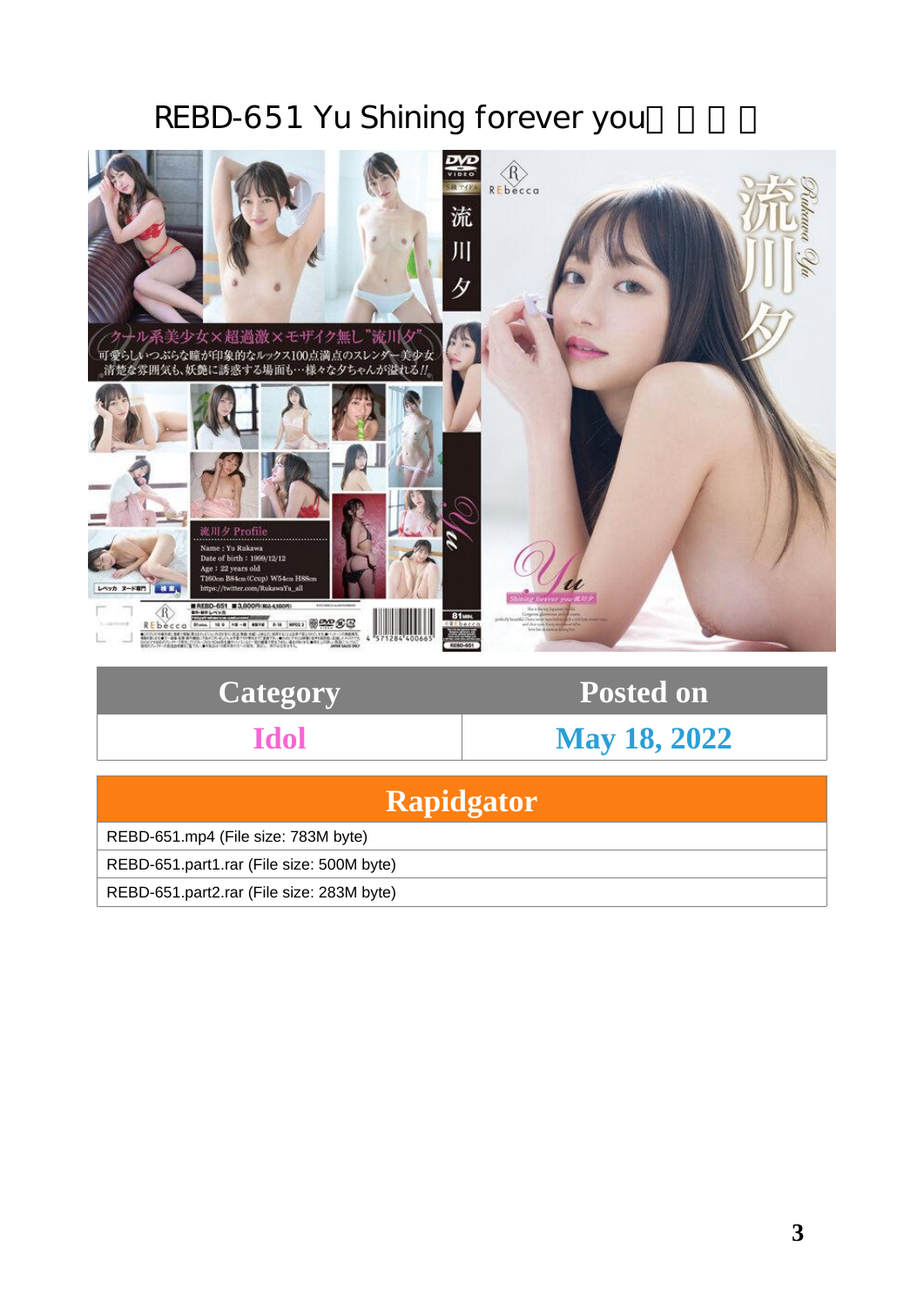# REBD-653 Mio ABC



**Category Posted on** 

# **[Idol](https://javpop.link/category/idol) [May 18, 2022](https://javpop.link/2022/05/18)**

### **Rapidgator**

[REBD-653.mp4](https://rapidgator.net/file/7fef44443ddfe2dacc9651173dbc1cb0/REBD-653.mp4.html) (File size: 924M byte)

[REBD-653.part1.rar](https://rapidgator.net/file/69080a0fe09ef22ccea909c743b6c06b/REBD-653.part1.rar.html) (File size: 500M byte)

[REBD-653.part2.rar](https://rapidgator.net/file/cb26529a06d29e6bd25915e00d822869/REBD-653.part2.rar.html) (File size: 424M byte)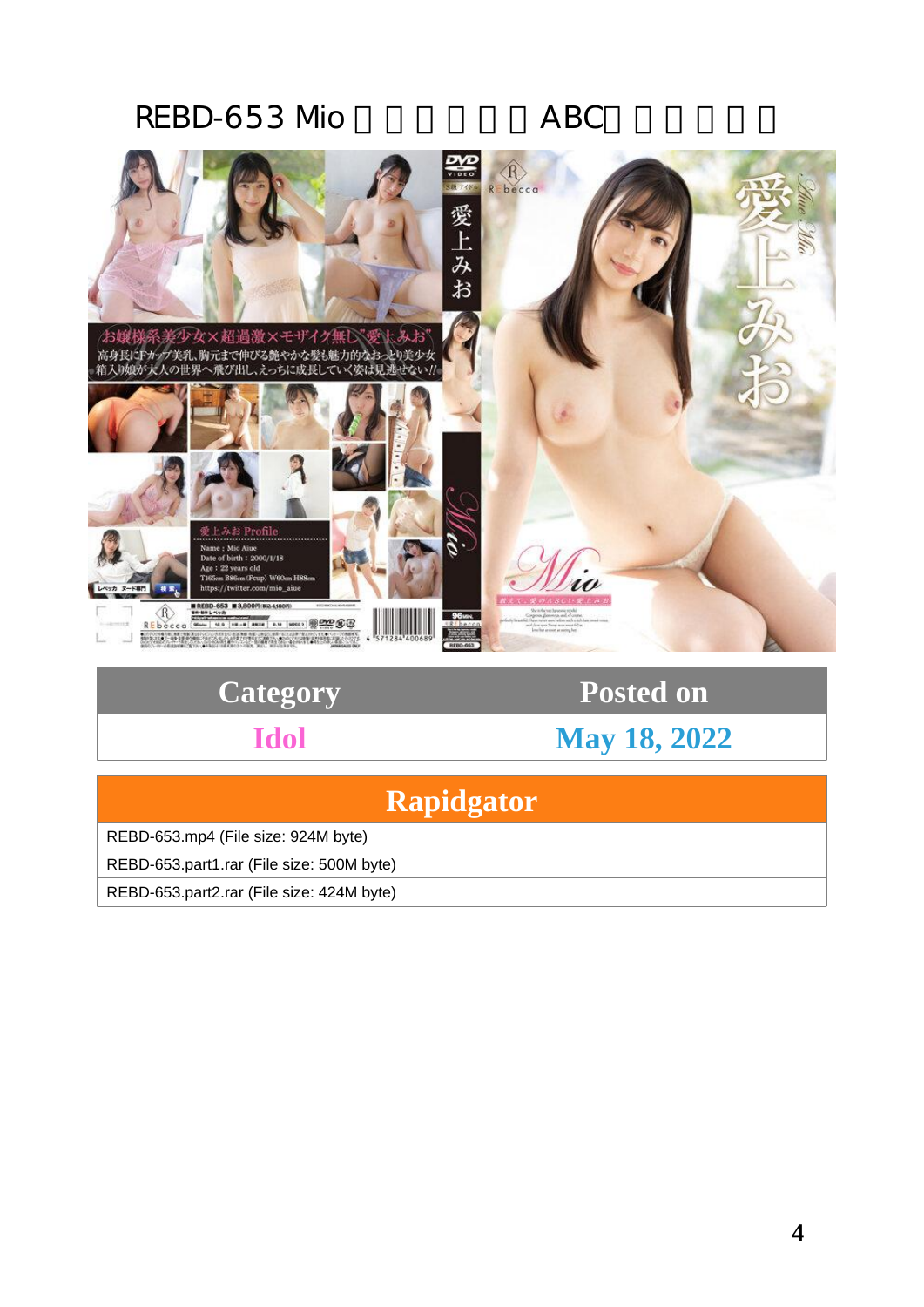### REBD-654 Takara You're my treasure



**Category Posted on**

#### **[Idol](https://javpop.link/category/idol) [May 18, 2022](https://javpop.link/2022/05/18)**

### **Rapidgator**

[REBD-654.mp4](https://rapidgator.net/file/ad3edae2603d090767d30af2763b3f51/REBD-654.mp4.html) (File size: 819M byte)

[REBD-654.part1.rar](https://rapidgator.net/file/906c672f772d5b51c55c3c441fabdcce/REBD-654.part1.rar.html) (File size: 500M byte)

[REBD-654.part2.rar](https://rapidgator.net/file/6228e2d30fa38cb6afa746ce4355da07/REBD-654.part2.rar.html) (File size: 319M byte)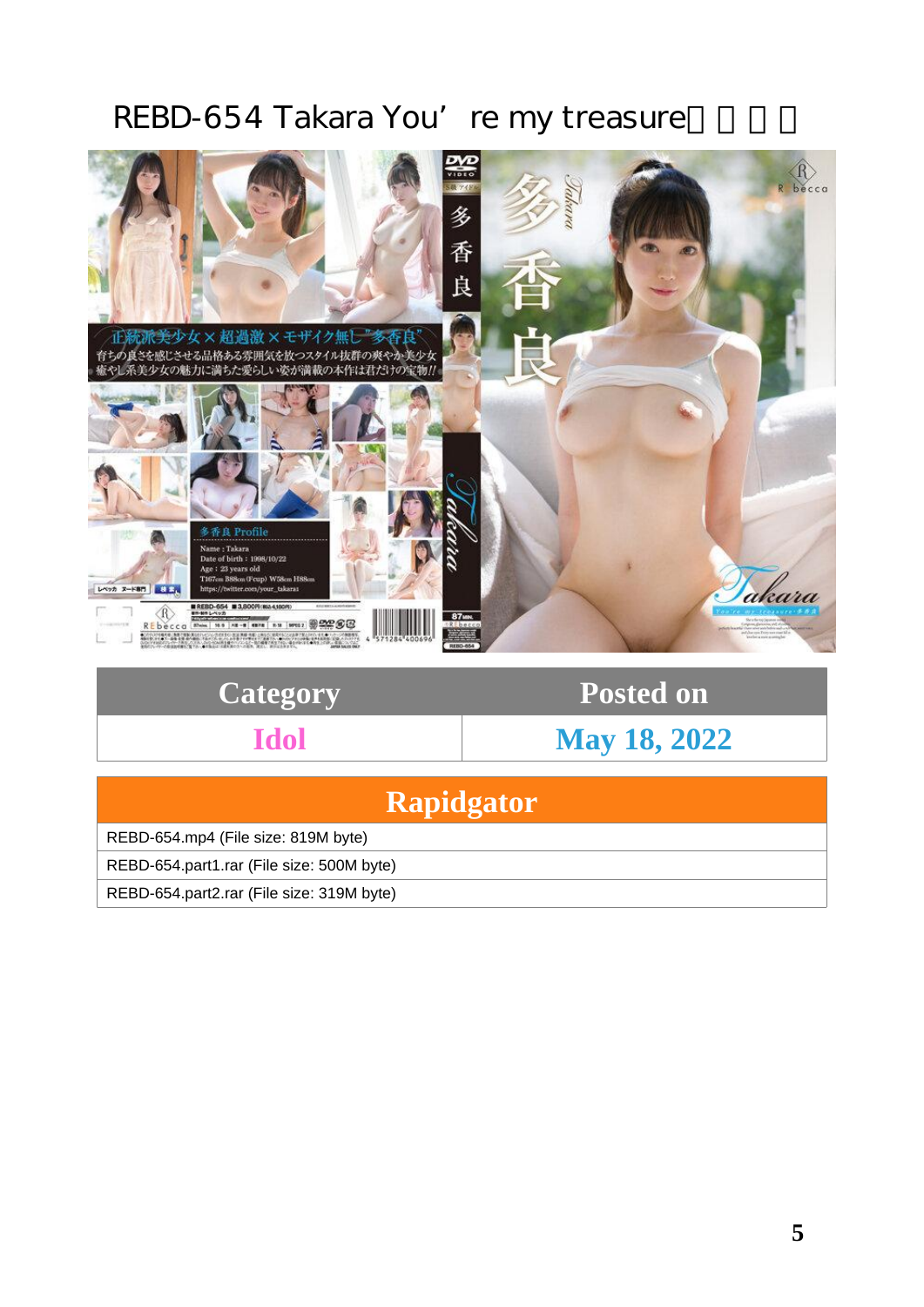# [6000Kbps FHD REBD-651 Yu Shining forever](https://javpop.link/6000kbps-fhd-rebd-651) you



#### **Rapidgator**

[FHD\\_6M-REBD-651.mp4](https://rapidgator.net/file/1da4840efc9ef030df73180d13ad5f40/FHD_6M-REBD-651.mp4.html) (File size: 3.41G byte)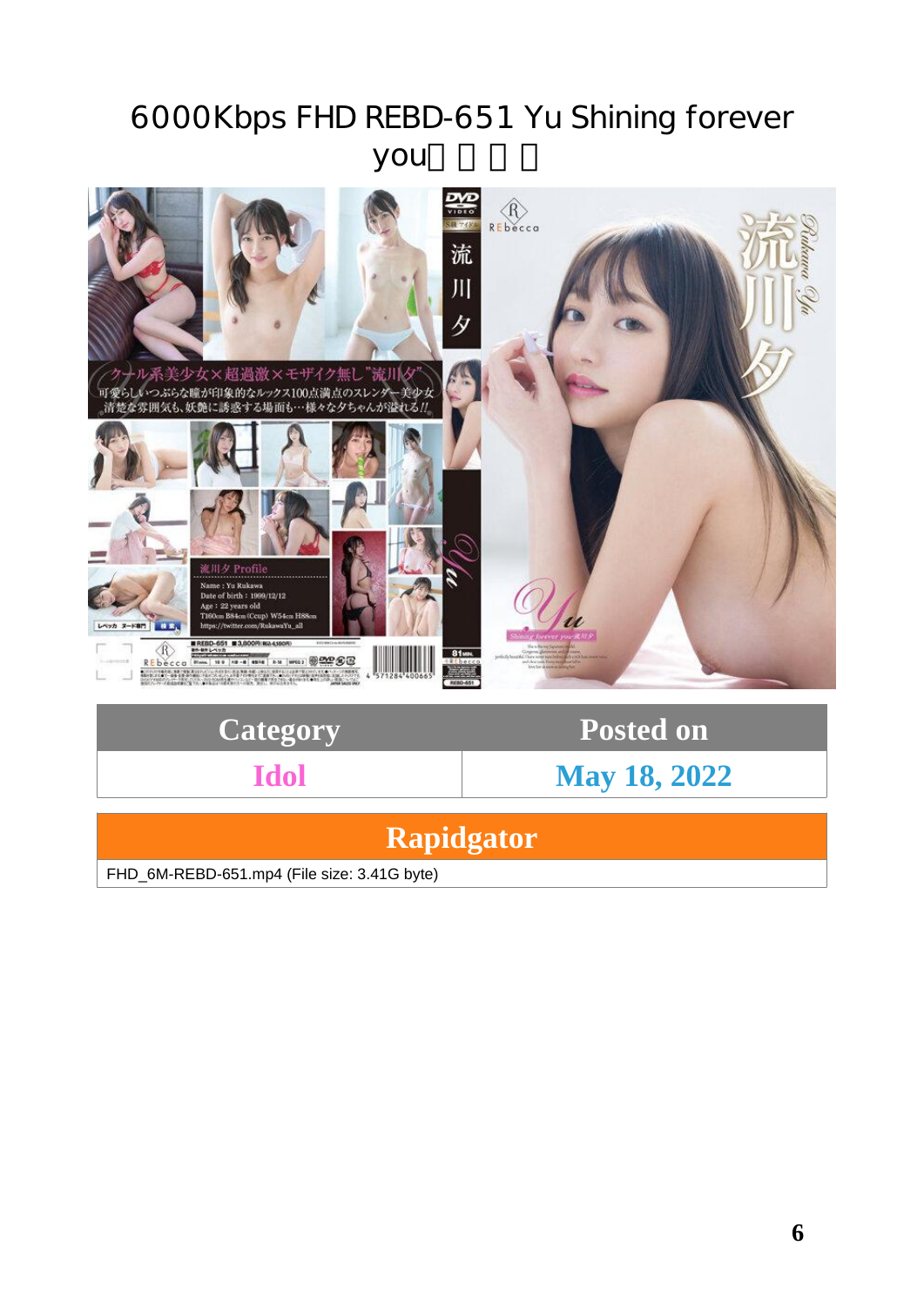# [6000Kbps FHD REBD-652 Miran](https://javpop.link/6000kbps-fhd-rebd-652)



**[Idol](https://javpop.link/category/idol) [May 18, 2022](https://javpop.link/2022/05/18)**

# **Rapidgator**

[FHD\\_6M-REBD-652.mp4](https://rapidgator.net/file/1ede6fa0f2058f3a926e6e1a2584db8d/FHD_6M-REBD-652.mp4.html) (File size: 2.77G byte)